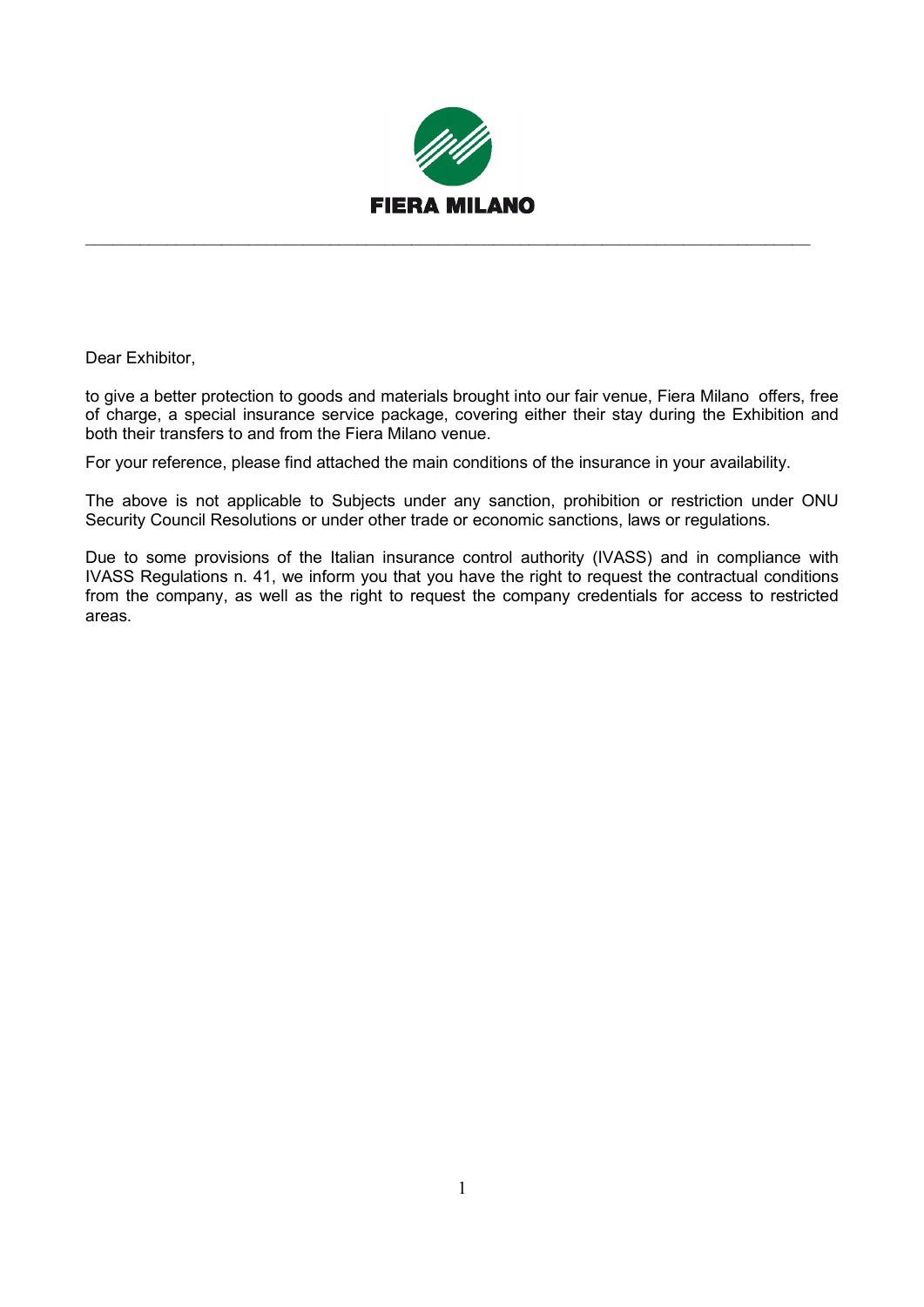## ALL RISKS INSURANCE POLICY FOR EXHIBITORS : MAIN CONDITIONS

| CONTRACTOR:                     | FIERA MILANO S.P.A.                                                                                                                                                                                                                                                                                                                                                                                                                                                                                                                                                                                                                                                                                                                                                                                                                                                                                                                                                                                                                                                                                                                                                                                                                                                                                                                                                                                                                                                                                                                                                                                                                                                                                                                                                                                                            |
|---------------------------------|--------------------------------------------------------------------------------------------------------------------------------------------------------------------------------------------------------------------------------------------------------------------------------------------------------------------------------------------------------------------------------------------------------------------------------------------------------------------------------------------------------------------------------------------------------------------------------------------------------------------------------------------------------------------------------------------------------------------------------------------------------------------------------------------------------------------------------------------------------------------------------------------------------------------------------------------------------------------------------------------------------------------------------------------------------------------------------------------------------------------------------------------------------------------------------------------------------------------------------------------------------------------------------------------------------------------------------------------------------------------------------------------------------------------------------------------------------------------------------------------------------------------------------------------------------------------------------------------------------------------------------------------------------------------------------------------------------------------------------------------------------------------------------------------------------------------------------|
| <u>INSURED ASSETS:</u>          | "Assets to be taken into the Fiera" belonging or used by the Exhibitors. Goods,<br>materials, fittings, equipment and any other items in connection with the trade booth,<br>with the exclusion of software of whatsoever nature, wherever installed, and money.                                                                                                                                                                                                                                                                                                                                                                                                                                                                                                                                                                                                                                                                                                                                                                                                                                                                                                                                                                                                                                                                                                                                                                                                                                                                                                                                                                                                                                                                                                                                                               |
| <b>OBJECT OF THE INSURANCE:</b> | From "nail to nail" ("Da chiodo a chiodo"): outward; goods placed/stored into the<br>exhibition premises; return, including intermediate uploading and downloading.                                                                                                                                                                                                                                                                                                                                                                                                                                                                                                                                                                                                                                                                                                                                                                                                                                                                                                                                                                                                                                                                                                                                                                                                                                                                                                                                                                                                                                                                                                                                                                                                                                                            |
| <b>INSURED AMOUNTS:</b>         | Trasport/Storage:<br>coverage provided is equal to:<br>- Euro 25.000,00 " First absolute risk" ("Primo Rischio Assoluto") for each Exhibitor                                                                                                                                                                                                                                                                                                                                                                                                                                                                                                                                                                                                                                                                                                                                                                                                                                                                                                                                                                                                                                                                                                                                                                                                                                                                                                                                                                                                                                                                                                                                                                                                                                                                                   |
| <b>INSURED RISKS:</b>           | All Risks: all the material and direct damages and losses suffered in connection<br>with the insured goods, including war, strike and rebellion risks, save for the<br>coverage exclusions.                                                                                                                                                                                                                                                                                                                                                                                                                                                                                                                                                                                                                                                                                                                                                                                                                                                                                                                                                                                                                                                                                                                                                                                                                                                                                                                                                                                                                                                                                                                                                                                                                                    |
| EXCESS:                         | For damages indemnification due to earthquakes, inundations, floods,<br>landslips, landslides, snow-overcharge during the storage period:<br>- payment of the compensation shall be made by deducting,<br>with respect to any single accident and any single exhibitor, an excess ["franchigia"]<br>equal to 5% of the insured value;<br>- in no event the Insurer shall pay an amount exceeding 70% of the insured value,<br>in relation to one or more accidents occurred during the same trade exhibition.<br>For damages compensation due to lack or improper operation of cooling<br>systems or leackage of cooling liquid, either during transportation or storage:<br>- payment of the compensation shall be made by deducting, with respect to any<br>single accident and any single exhibitor, an excess of Euro 250,00;<br>- in no event the Insurer shall pay an amount exceeding Euro 25.000,00 with respect<br>to any single accident and any single exhibitor.<br>As regard to damages notified to the insurance company within the last day of<br>every single exhibition and occurred as consequence of the partial/whole<br>theft, the robbery, the loss, the tampering or failed return of the insured items<br>during the period they remain in the exhibition centre:<br>- the payment of compensation will be limited to 90%, while the remaining 10%<br>will be charged to the insured party with a minimum of $\epsilon$ 250,00.<br>As regard to damages notified to the insurance company after the last day of<br>every single exhibition and occurred as consequence of the partial/whole<br>theft, the robbery, the loss, the tampering:<br>- the payment of compensation shall amount to 80%, while the remaining 20% will<br>be charged to the insured party with a minimum of $\epsilon$ 500,00. |
| <b>MAIN EXCLUSIONS:</b>         | Damages due to the following events are excluded:<br>- fraudulent acts of the assured;<br>- loss of assured items noticed only after the termination of the exhibition and<br>discovered during the stock-taking;<br>- failed delivery of the insured items notified after 72 hours from the arrival;<br>- packing defects of items during the transport;<br>- defects of insured items;<br>- climatic conditions;<br>- market losses;<br>- terrorism;                                                                                                                                                                                                                                                                                                                                                                                                                                                                                                                                                                                                                                                                                                                                                                                                                                                                                                                                                                                                                                                                                                                                                                                                                                                                                                                                                                         |